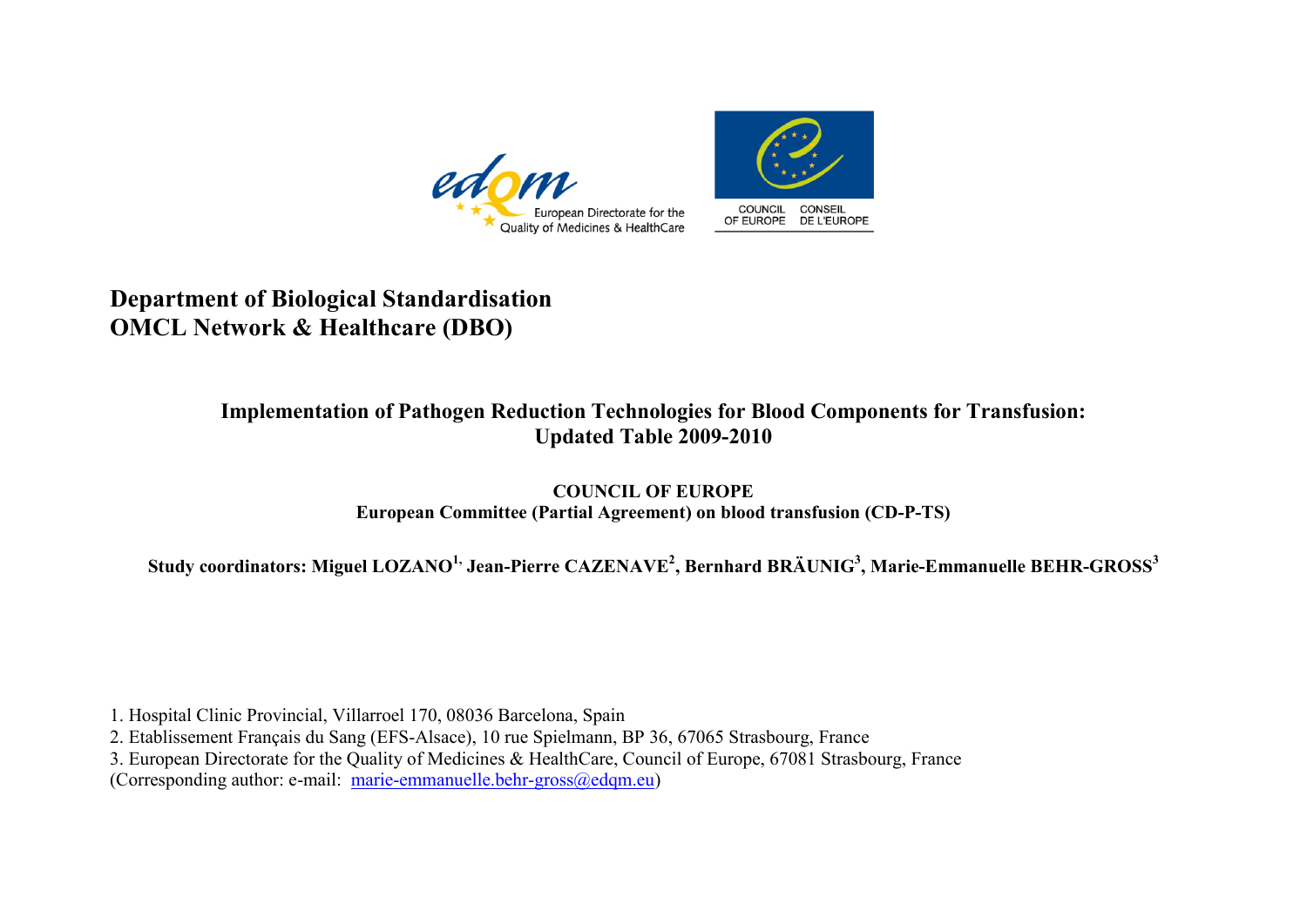|                         |             |                      | Fresh frozen plasma |                     |             |                                                   |                                                              |                                                    | <b>Platelets</b>                                         |             |             |                                                                                                                                                                                                                                           |
|-------------------------|-------------|----------------------|---------------------|---------------------|-------------|---------------------------------------------------|--------------------------------------------------------------|----------------------------------------------------|----------------------------------------------------------|-------------|-------------|-------------------------------------------------------------------------------------------------------------------------------------------------------------------------------------------------------------------------------------------|
| Country                 | Quarantine  | Solvent<br>detergent | Methylen<br>blue    | Intercept   Mirasol |             | <b>Number</b><br>of plasma<br>units<br>transfused | <b>Number</b><br>of platelet<br>adult<br>doses<br>transfused | Microbiological<br>culture % of<br>platelets conc. | O <sub>2</sub> content %<br>of platelets<br>concentrates | Intercept   | Mirasol     | Remarks                                                                                                                                                                                                                                   |
| <b>Australia</b>        | np          | np                   | np                  | np                  | np          | np                                                | np                                                           | np                                                 | np                                                       | np          | np          | Pathogen reduction technology was not<br>implemented in Australia in 2008. Universal<br>leukocyte depletion was implemented in 2008                                                                                                       |
| Austria                 | 21,6% o p u | 70,9%                | 7,2%                | $\mathbf 0$         | $\mathbf 0$ | 69206                                             | 38711                                                        | 76                                                 | 3                                                        | np          | np          |                                                                                                                                                                                                                                           |
| <b>Belgium</b>          | 0%          | small<br>perc.       | 96,57%              | 3,43                | $\mathbf 0$ | np                                                | 69328                                                        | 55,97                                              | $\mathbf 0$                                              | 44,3        | $\mathbf 0$ |                                                                                                                                                                                                                                           |
| Bosnia &<br>Herzegovina | np          | np                   | np                  | np                  | np          | np                                                | np                                                           | np                                                 | np                                                       | np          | np          | Pathogen reduction technologies remain under<br>review                                                                                                                                                                                    |
| <b>Bulgaria</b>         | 65%         | 0%                   | $\mathbf 0$         | $\mathbf 0$         | $\mathbf 0$ | 78219                                             | 5700                                                         | 1,8%                                               | $\mathbf 0$                                              | $\mathbf 0$ | $\mathbf 0$ |                                                                                                                                                                                                                                           |
| Canada                  | np          | np                   | np                  | np                  | np          | np                                                | np                                                           | np                                                 | np                                                       | np          | np          | Pathogen inactivated blood and blood<br>components are not being manufactured or<br>distributed by the Canadian blood<br>establishments that supply all Canadian hospitals<br>with blood and blood components intended for<br>transfusion |
| Croatia                 | 0%          | $\mathbf 0$          | $\pmb{0}$           | $\mathbf 0$         | $\mathbf 0$ | 50000<br>approx.                                  | 14000<br>approx.                                             | 6%                                                 | 0%                                                       | $\mathbf 0$ | $\mathbf 0$ |                                                                                                                                                                                                                                           |
| <b>Cyprus</b>           | np          | np                   | np                  | np                  | np          | np                                                | np                                                           | np                                                 | np                                                       | np          | np          | The Cyprus Blood Establishment does not<br>perform plasma fractionation or manufacture<br>medicinal products derived from human blood or<br>plasma                                                                                        |
| Czech. Rep              | 100%        | np                   | np                  | np                  | np          | 201200                                            | 31600                                                        | 1%                                                 | experimentally                                           | np          | np          |                                                                                                                                                                                                                                           |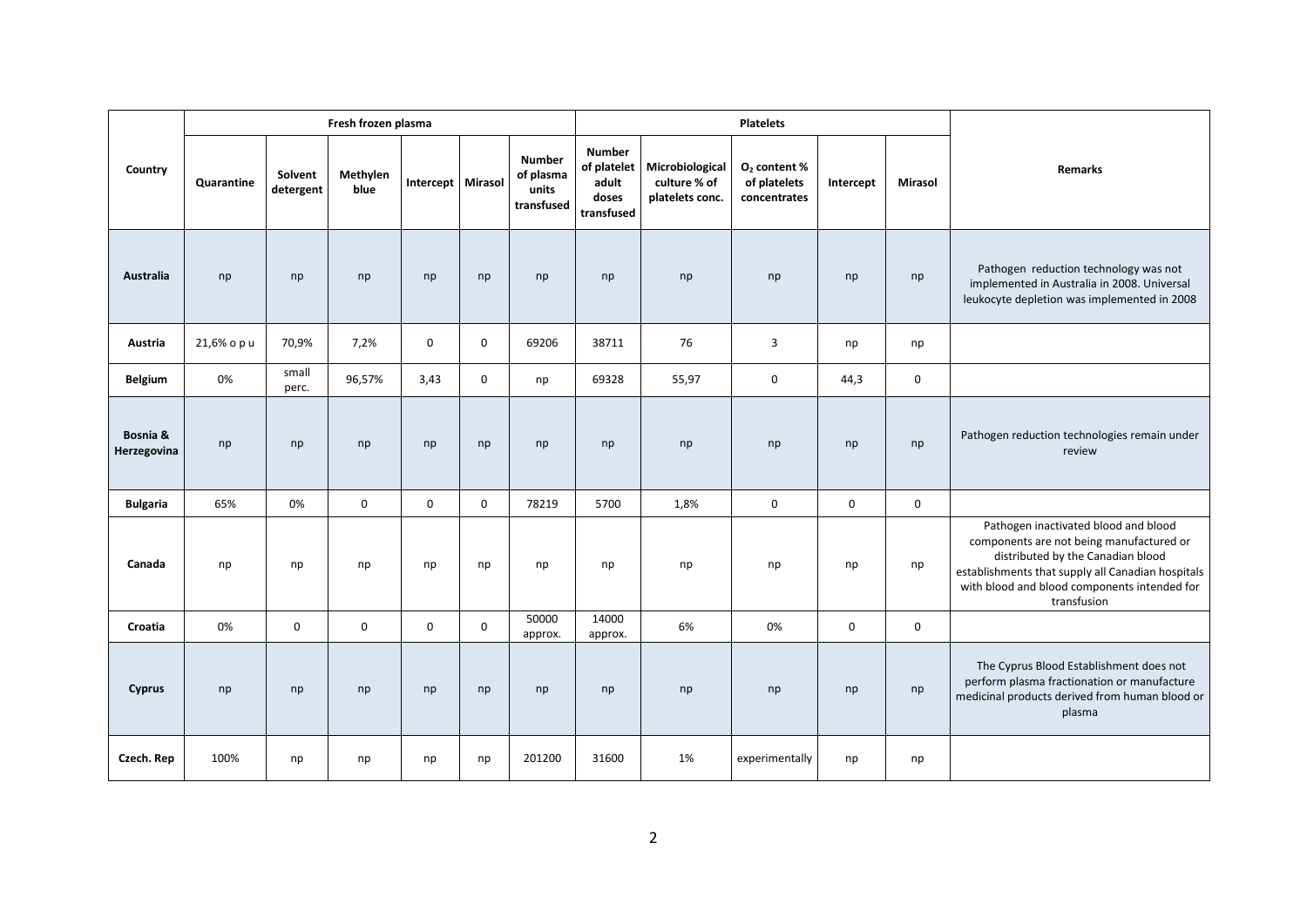|                |                                                                                                                |                      | Fresh frozen plasma                                                                                                                                               |                     |             |                                            |                                                              |                                                    | <b>Platelets</b>                               |           |         |                                                                                                                                                                     |
|----------------|----------------------------------------------------------------------------------------------------------------|----------------------|-------------------------------------------------------------------------------------------------------------------------------------------------------------------|---------------------|-------------|--------------------------------------------|--------------------------------------------------------------|----------------------------------------------------|------------------------------------------------|-----------|---------|---------------------------------------------------------------------------------------------------------------------------------------------------------------------|
| Country        | Quarantine                                                                                                     | Solvent<br>detergent | Methylen<br>blue                                                                                                                                                  | Intercept   Mirasol |             | Number<br>of plasma<br>units<br>transfused | <b>Number</b><br>of platelet<br>adult<br>doses<br>transfused | Microbiological<br>culture % of<br>platelets conc. | $O2$ content %<br>of platelets<br>concentrates | Intercept | Mirasol | Remarks                                                                                                                                                             |
| Denmark        | 0%                                                                                                             | 0%                   | 0%                                                                                                                                                                | 0%                  | 0%          | 69753                                      | 42371                                                        | 100%                                               | np                                             | 0%        | 0%      |                                                                                                                                                                     |
| Estonia        | 0%                                                                                                             | 0%                   | 0%                                                                                                                                                                | 0%                  | 0%          | 27317                                      | 6034                                                         | 100%                                               | 0%                                             | 0%        | 0%      |                                                                                                                                                                     |
| <b>Finland</b> | np                                                                                                             | 100%                 | 0%                                                                                                                                                                | 0%                  | 0%          | 53163                                      | 41659                                                        | 10%                                                | 0%                                             | 0%        | 0%      |                                                                                                                                                                     |
| France         | 0%                                                                                                             | 21,79%               | 64,72%                                                                                                                                                            | 13,46               | $\mathbf 0$ | 380707                                     | 275779                                                       | np                                                 | np                                             | 7,94%     | 0%      |                                                                                                                                                                     |
| Georgia        | 7,520 units<br>(2,820 units<br>of FFP<br>quarantined<br>for 3 months,<br>4,700<br>quarantined<br>for 2 months) | np                   | np                                                                                                                                                                | np                  | np          | np                                         | np                                                           | np                                                 | np                                             | np        | np      | Plasma quarantine performed just in two blood<br>facilities. In 2008, from approx. 32,000 units of<br>FFP prepared countrywide, 7520 units have been<br>quarantined |
| Germany        | 94%                                                                                                            | 6%                   | none                                                                                                                                                              | none                | none        | 1124327                                    | 437014                                                       | np                                                 | np                                             | 0,07%     | none    |                                                                                                                                                                     |
| Greece         | 51807 units<br>(difficulties in<br>logistics and<br>stock<br>management)                                       | np                   | 33,522<br>units<br>(satisfactory<br>results -<br>Coagulation<br>factors<br>losses<br>within the<br>accepted<br>range -<br>adverse<br>reactions<br>rate<br>1:2,177 | np                  | np          | np                                         | np                                                           | np                                                 | np                                             | np        | np      | A trial with pathogen reduction of 500 units of<br>apharesis platelets using the Intercept<br>technology was planned to start at the end of<br>2009                 |
| Hungary        | np                                                                                                             | np                   | np                                                                                                                                                                | np                  | np          | np                                         | np                                                           | np                                                 | np                                             | np        | np      |                                                                                                                                                                     |
| Iceland        | np                                                                                                             | np                   | np                                                                                                                                                                | np                  | np          | np                                         | np                                                           | np                                                 | np                                             | np        | np      |                                                                                                                                                                     |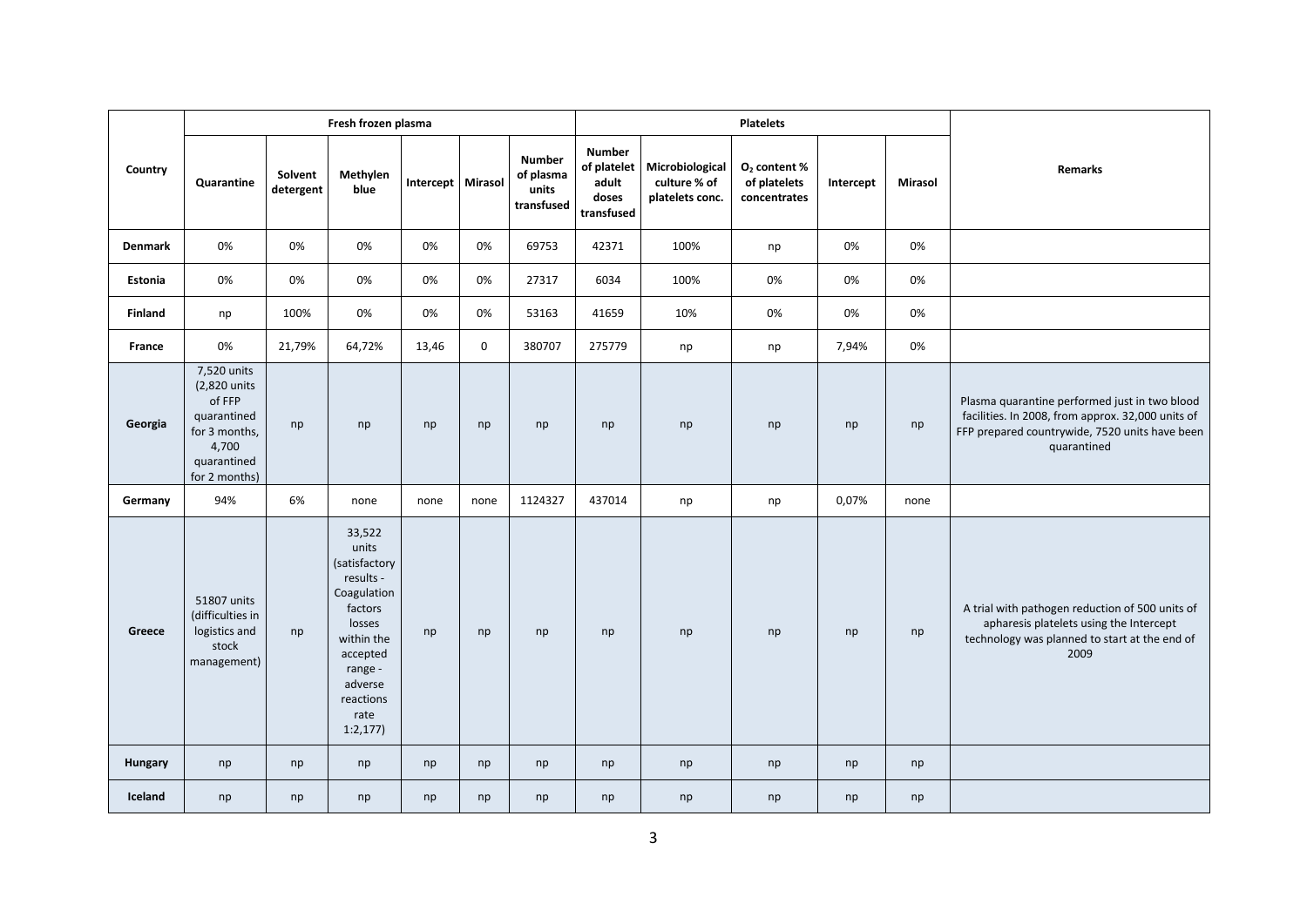|                       |              |                      | Fresh frozen plasma |                     |                |                                                   |                                                              |                                                    | <b>Platelets</b>                                         |           |         |         |
|-----------------------|--------------|----------------------|---------------------|---------------------|----------------|---------------------------------------------------|--------------------------------------------------------------|----------------------------------------------------|----------------------------------------------------------|-----------|---------|---------|
| Country               | Quarantine   | Solvent<br>detergent | Methylen<br>blue    | Intercept   Mirasol |                | <b>Number</b><br>of plasma<br>units<br>transfused | <b>Number</b><br>of platelet<br>adult<br>doses<br>transfused | Microbiological<br>culture % of<br>platelets conc. | O <sub>2</sub> content %<br>of platelets<br>concentrates | Intercept | Mirasol | Remarks |
| Ireland               | np           | 98,5%                | np                  | np                  | np             | np                                                | np                                                           | 100%                                               | np                                                       | np        | np      |         |
| Italy                 | 3,9%         | 17%                  | np                  | np                  | np             | 485250                                            | 214599                                                       | 9,5%                                               | 0%                                                       | np        | np      |         |
| Latvia                | 100%         | np                   | np                  | np                  | np             | 36758                                             | 6131                                                         | 85%                                                | <b>Bact ALERT</b>                                        | np        | np      |         |
| Lituania              | 93%          | np                   | np                  | np                  | np             | 27805                                             | 14646                                                        | 3%                                                 | np                                                       | np        | 2,7%    |         |
| Macedonia             | np           | np                   | np                  | np                  | np             | 25346                                             | 14119                                                        | 1%                                                 | np                                                       | np        | np      |         |
| Malta                 | 30%          | np                   | np                  | np                  | np             | 2689                                              | 1256                                                         | np                                                 | 15%                                                      | np        | np      |         |
| Moldova               | np           | np                   | np                  | np                  | np             | 46740                                             | 9083                                                         | $-3%$                                              | np                                                       | np        | np      |         |
| Montenegro            | np           | np                   | np                  | np                  | np             | 726                                               | 8562                                                         | np                                                 | np                                                       | np        | np      |         |
| Netherlands           | 100%         | $\mathbf 0$          | np                  | np                  | np             | 82000                                             | 56000                                                        | 100%                                               | np                                                       | np        | np      |         |
| <b>New</b><br>Zealand | np           | np                   | np                  | np                  | np             | np                                                | np                                                           | np                                                 | np                                                       | np        | np      |         |
| Norway                | np           | 100%                 | 0%                  | 0%                  | 0%             | 22982                                             | np                                                           | 78%                                                | 0%                                                       | 17%       | 0%      |         |
| Poland                | 324694 units | np                   | 961 units           | 443 units           | 20875<br>units | 369474                                            | 90533                                                        | np                                                 | np                                                       | 9         | 6971    |         |
| Portugal              | np           | np                   | np                  | np                  | np             | np                                                | np                                                           | np                                                 | np                                                       | np        | np      |         |
| Romania               | 50%          | np                   | np                  | np                  | np             | 259843                                            | 26630                                                        | 100% for<br>apharesis 10%<br>for recovered         | np                                                       | np        | np      |         |